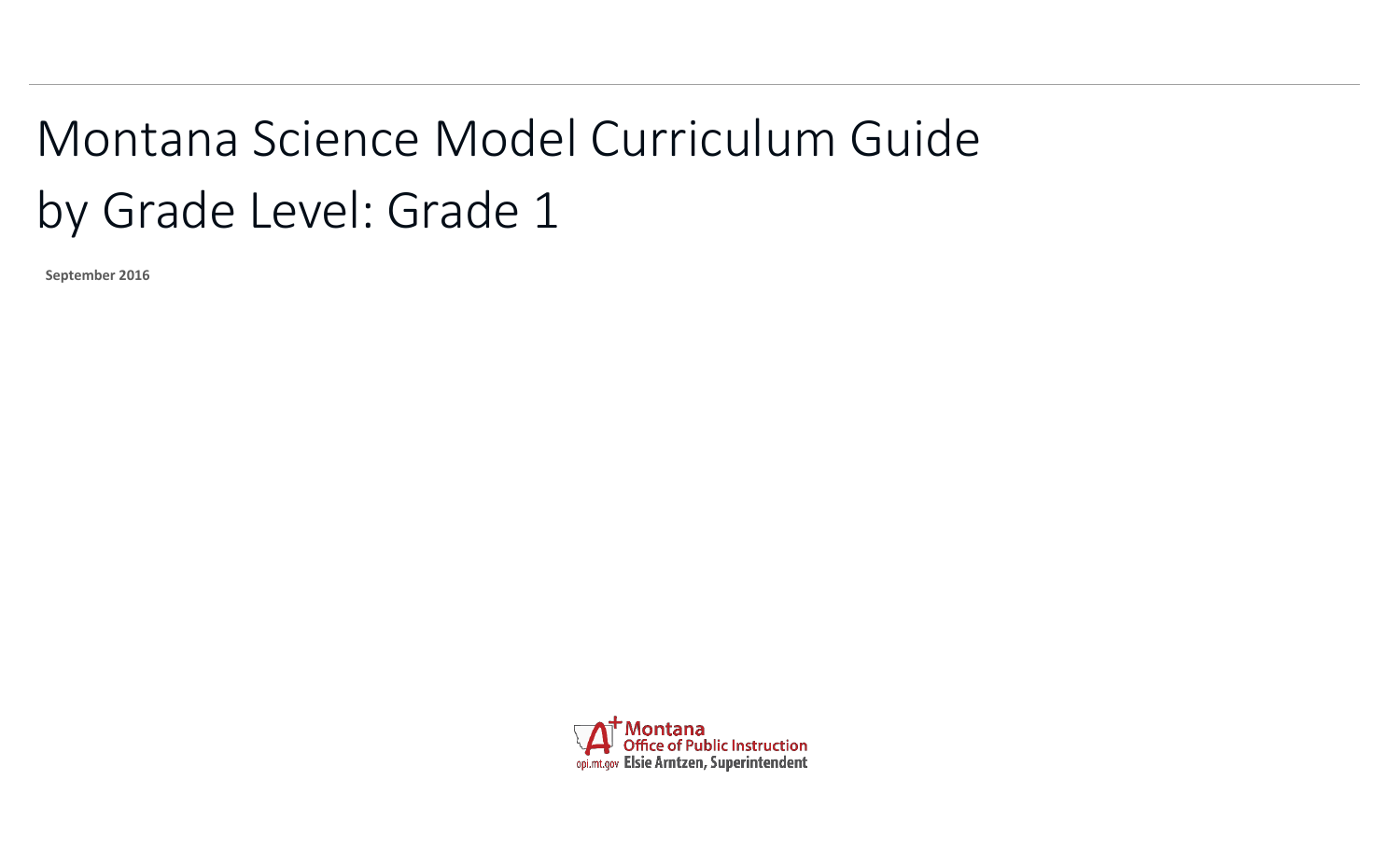## Contents

## Table of Contents

The OPI is committed to providing reasonable accommodations to people with disabilities If you need a reasonable accommodation, require an alternate format, or have questions concerning accessibility, contact the OPI ADA Coordinator, 406-444-3161, opiada@mt gov, TTY 406-444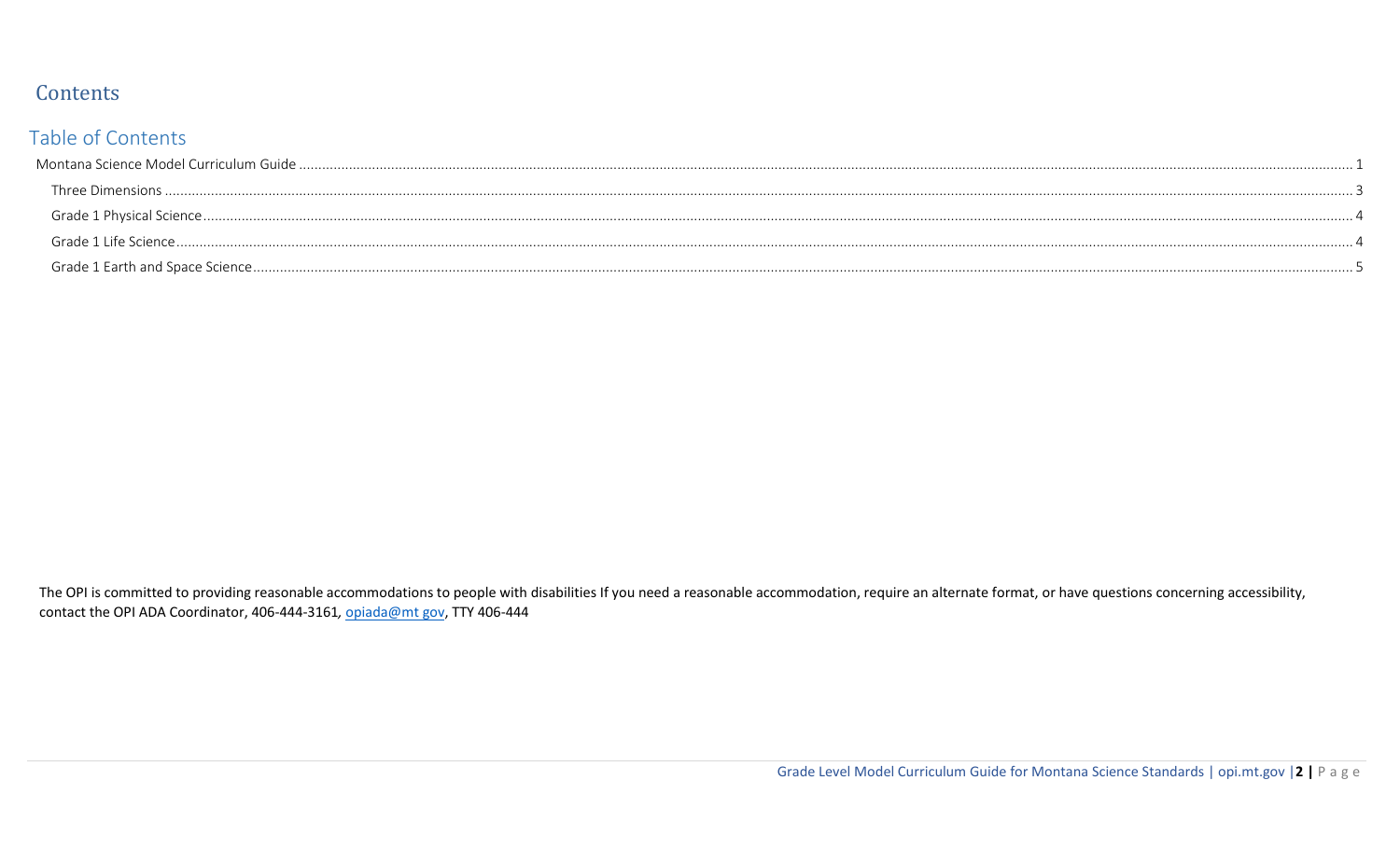<span id="page-2-0"></span>

| <b>Resources</b>                                                                                                                                                                                                                                                                                                                                                                                                                                                                                                                                                                                                                                                                                                                                                                                                                                                                                                                                                                    | <b>Three Dimensions</b>                                                                                                                                                                                                                                                                                                                                                                                                                                                                                                                                                                                                                                                                                                                                                                                                                                                                                                                                                                                                                       |                                                                                                                                                                                                                                                                                                                                                                                                                                                                                                                                                                                                                                                                                                                                                                                                                                                                                                                                                                                                                                                                                                                                                                                                                                                                                                         |                                                                                                                                                                                                                                                                                                                                                                                                                                                                                                                                                                                                                                                                 |
|-------------------------------------------------------------------------------------------------------------------------------------------------------------------------------------------------------------------------------------------------------------------------------------------------------------------------------------------------------------------------------------------------------------------------------------------------------------------------------------------------------------------------------------------------------------------------------------------------------------------------------------------------------------------------------------------------------------------------------------------------------------------------------------------------------------------------------------------------------------------------------------------------------------------------------------------------------------------------------------|-----------------------------------------------------------------------------------------------------------------------------------------------------------------------------------------------------------------------------------------------------------------------------------------------------------------------------------------------------------------------------------------------------------------------------------------------------------------------------------------------------------------------------------------------------------------------------------------------------------------------------------------------------------------------------------------------------------------------------------------------------------------------------------------------------------------------------------------------------------------------------------------------------------------------------------------------------------------------------------------------------------------------------------------------|---------------------------------------------------------------------------------------------------------------------------------------------------------------------------------------------------------------------------------------------------------------------------------------------------------------------------------------------------------------------------------------------------------------------------------------------------------------------------------------------------------------------------------------------------------------------------------------------------------------------------------------------------------------------------------------------------------------------------------------------------------------------------------------------------------------------------------------------------------------------------------------------------------------------------------------------------------------------------------------------------------------------------------------------------------------------------------------------------------------------------------------------------------------------------------------------------------------------------------------------------------------------------------------------------------|-----------------------------------------------------------------------------------------------------------------------------------------------------------------------------------------------------------------------------------------------------------------------------------------------------------------------------------------------------------------------------------------------------------------------------------------------------------------------------------------------------------------------------------------------------------------------------------------------------------------------------------------------------------------|
|                                                                                                                                                                                                                                                                                                                                                                                                                                                                                                                                                                                                                                                                                                                                                                                                                                                                                                                                                                                     | Disciplinary Core Ideas (DCI's)                                                                                                                                                                                                                                                                                                                                                                                                                                                                                                                                                                                                                                                                                                                                                                                                                                                                                                                                                                                                               | Science and Engineering Practices (SEP's)                                                                                                                                                                                                                                                                                                                                                                                                                                                                                                                                                                                                                                                                                                                                                                                                                                                                                                                                                                                                                                                                                                                                                                                                                                                               | Crosscutting Concepts (CCC's)                                                                                                                                                                                                                                                                                                                                                                                                                                                                                                                                                                                                                                   |
| Paul Anderson Videos: Details on each component of the standards<br>Next Generation Science Standards (NGSS) at National Science Teachers Association<br>(NSTA) Hub: Detailed explanations of the three dimensions, videos of what it looks like<br>in the classroom, curriculum guidance, and classroom resources<br>Evidence Statements: Observations of what students should know and be able to do<br>when they perform the standard. Helpful for formative and summative assessments<br>The Framework: The framework for Montana Science Standards and for the Next<br>Generation Science Standards<br>NGSS Storylines: These storylines explain questions that students should investigating<br>and how by grade level; they paint the big picture of the big ideas<br>STEM Teacher Tools: This site has every resource necessary to implement the new<br>standards<br>Read more about the three dimensions in the NRC Framework online here<br>(NGSS for States, By States). | Disciplinary core ideas have the power to<br>focus K-12 science curriculum, instruction<br>and assessments on the most important<br>aspects of science. To be considered core,<br>the ideas should meet at least two of the<br>following criteria and ideally all four:<br>Have broad importance<br>across multiple sciences or<br>engineering disciplines or be<br>a key<br>organizing concept of a single<br>discipline;<br>Provide a key tool for<br>$\bullet$<br>understanding or investigating<br>more complex ideas and solving<br>problems;<br>Relate to the interests and life<br>experiences of students or be<br>connected to societal or personal<br>concerns that require scientific or<br>technological knowledge;<br>Be teachable and learnable over<br>multiple grades at increasing levels<br>of depth and sophistication.<br>Disciplinary ideas are grouped<br>in four domains: the physical<br>sciences; the life sciences; the<br>earth and space sciences; and<br>engineering, technology and<br>applications of science. | The practices describe behaviors that scientists<br>engage in as they investigate and build models and<br>theories about the natural world and the key set of<br>engineering practices that engineers use as they<br>design and build models and systems. The National<br>Research Council (NRC) uses the term practices<br>instead of a term like "skills" to emphasize that<br>engaging in scientific investigation requires not only<br>skill but also knowledge that is specific to each<br>practice. Part of the NRC's intent is to better explain<br>and extend what is meant by "inquiry" in science and<br>the range of cognitive, social, and physical practices<br>that it requires.<br>Although engineering design is similar to scientific<br>inquiry, there are significant differences. For<br>example, scientific inquiry involves the formulation of<br>a question that can be answered through<br>investigation, while engineering design involves the<br>formulation of a problem that can be solved through<br>design. Strengthening the engineering aspects of the<br>Next Generation Science Standards will clarify for<br>students the relevance of science, technology,<br>engineering and mathematics (the four STEM fields)<br>to everyday life. (NGSS for States, By States). | Crosscutting concepts have application across all<br>domains of science. As such, they are a way of linking<br>the different domains of science. They include: Patterns,<br>similarity, and diversity; Cause and effect; Scale,<br>proportion and quantity; Systems and system models;<br>Energy and matter; Structure and function; Stability and<br>change. The Framework emphasizes that these concepts<br>need to be made explicit for students because they<br>provide an organizational schema for interrelating<br>knowledge from various science fields into a coherent<br>and scientifically-based view of the world. (NGSS for<br>States, By States). |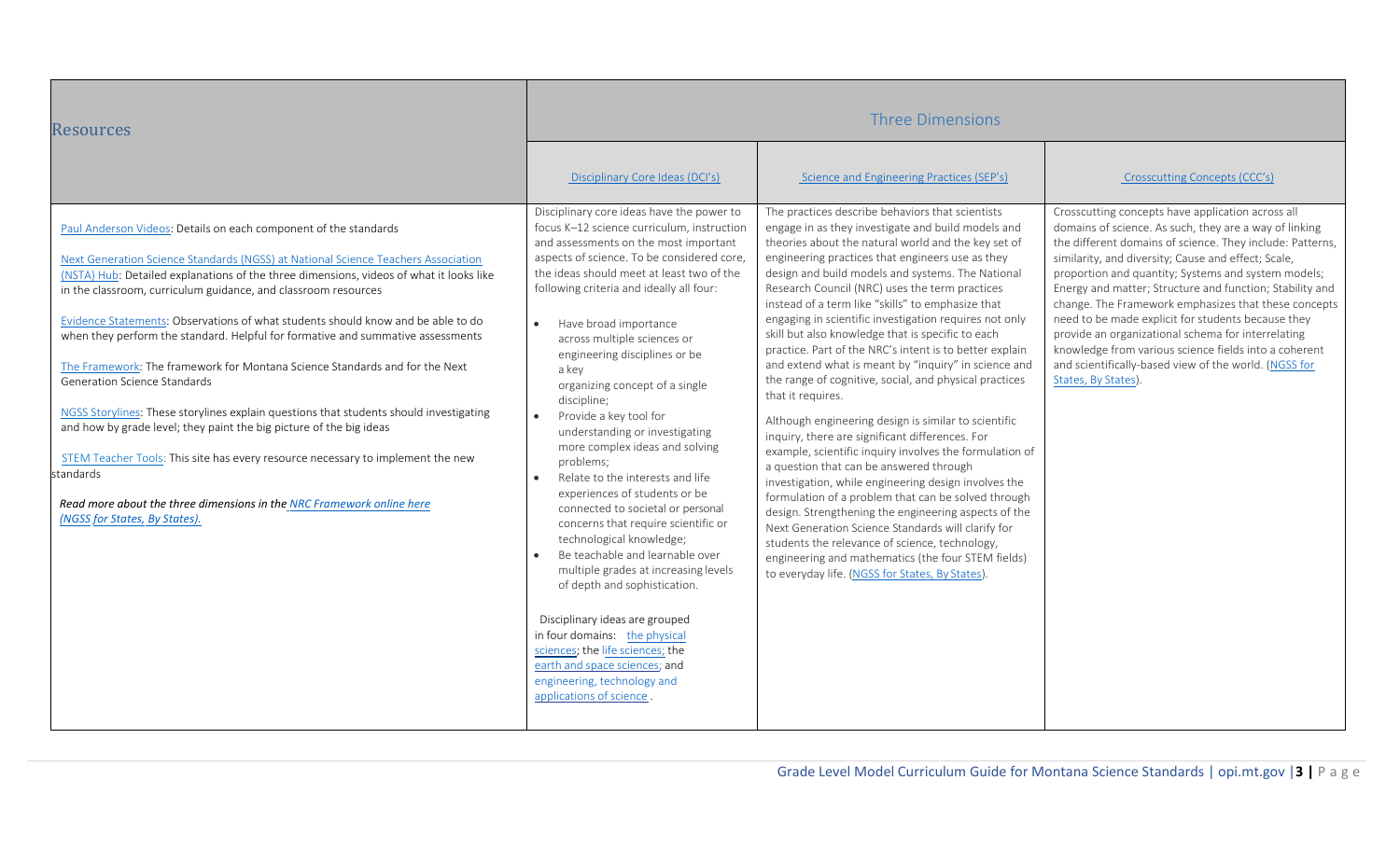<span id="page-3-1"></span><span id="page-3-0"></span>

| <b>Grade 1 Physical Science</b>                                                                                                                                                               |                                 |                                                         |                               |
|-----------------------------------------------------------------------------------------------------------------------------------------------------------------------------------------------|---------------------------------|---------------------------------------------------------|-------------------------------|
| Montana Standard<br>Students must know and be<br>able to:                                                                                                                                     | Disciplinary Core Ideas (DCI's) | Science and Engineering Practices (SEP's)               | Crosscutting Concepts (CCC's) |
| plan and conduct investigations to provide evidence that vibrating materials can make sound<br>and that sound can cause materials to vibrate 1-PS4-1 NGSS Identifier                          | PS4 A                           | Planning and carrying out investigations                | Cause and effect              |
| make observations to construct an evidence-based explanation that objects can be seen only<br>when illuminated 1-PS4-2 NGSS Identifier                                                        | PS4 <sub>B</sub>                | Constructing explanations and designing solutions       | Cause and effect              |
| plan and conduct an investigation to determine the effect of placing objects made with<br>different materials in the path of a beam of light 1-PS4-3 NGSS Identifier                          | PS4 <sub>B</sub>                | Planning and carrying out investigations                | Cause and effect              |
| design a solution or build a device that facilitates communication over distance using light or<br>sound 1-PS4-4 NGSS Identifier                                                              | PS4 C                           | Constructing explanations and designing solutions       | Cause and effect              |
| Grade 1 Life Science                                                                                                                                                                          |                                 |                                                         |                               |
| Montana Standard<br>Students must know and be<br>able to:                                                                                                                                     | Disciplinary Core Ideas (DCI's) | Science and Engineering Practices (SEP's)               | Crosscutting Concepts (CCC's) |
| use materials to design a solution to a human problem by mimicking plant and animal<br>structures and functions that help them survive, grow, and meet their needs 1-LS1-1 NGSS<br>Identifier | LS1A<br>LS1 D                   | Constructing explanations and designing solutions       | <b>Structure and Function</b> |
| use information from print and other media to identify patterns in behavior of parents and<br>offspring that help offspring survive 1-LS1-2 NGSS Identifier                                   | LS1 <sub>B</sub>                | Obtaining, evaluating, and communicating<br>information | Patterns                      |